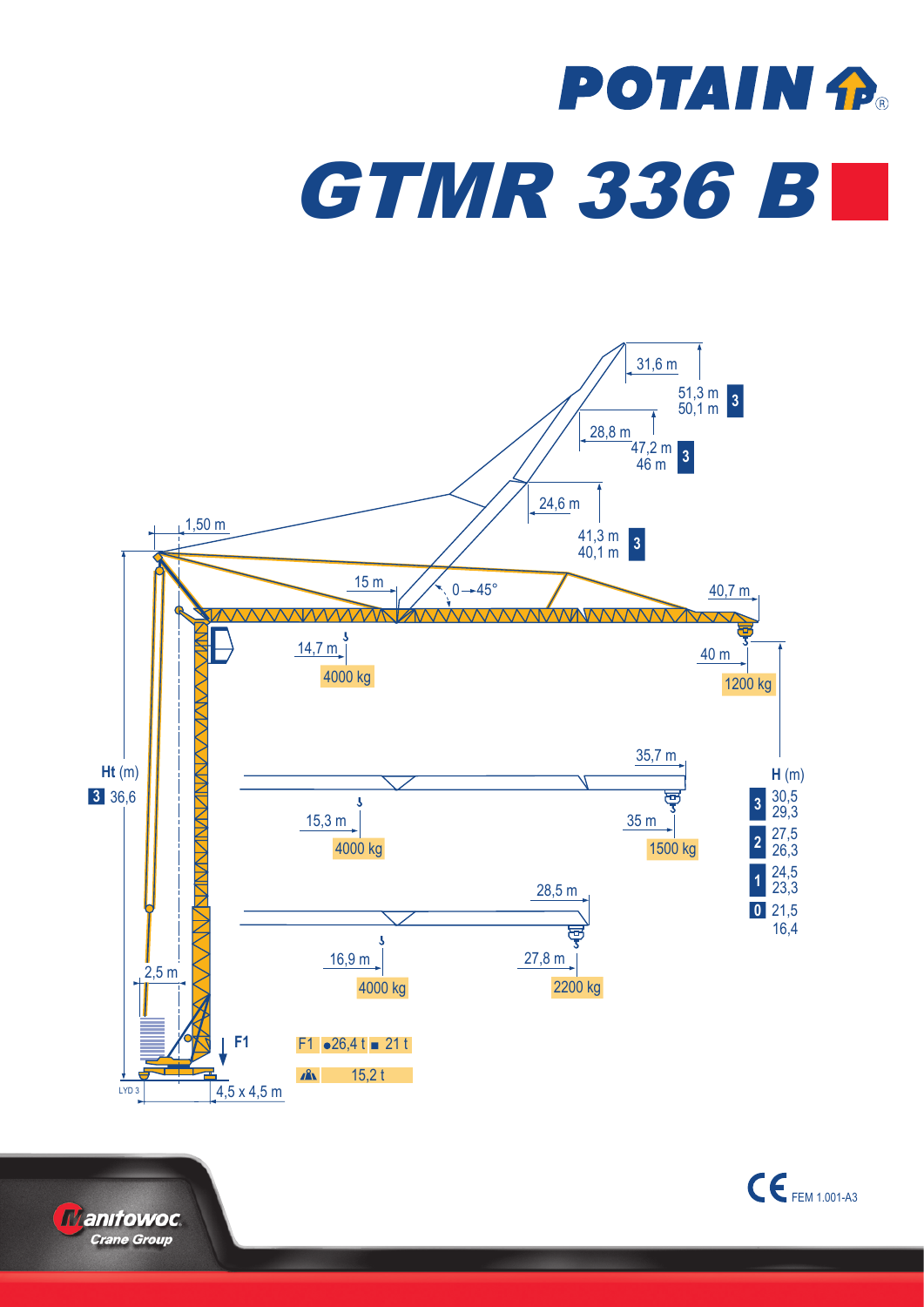



Reaktionskräfte außer Betrieb Reactions out of service

height.

Without load, ballast (or transport axles), with maximum jib and maximum Reacciones fuera de servicio Reazioni fuori servizio Sin carga, sin lastre, (ni tren A vuoto, senza zavorra (ne

assali di trasporto) con braccio massimo e altezza massima.

de transporte), flecha y altura

máxima.

Ohne Last, Ballast (und Transportachse), mit Maximalausleger und Maximalhöhe.

Réactions hors service A vide sans lest (ni train de transport) avec flèche et hauteur maximum.

 $\blacksquare$  $\mathbf{A}$ 

| Reaccoes em serviço      |  |  |
|--------------------------|--|--|
| Reacções fora de serviço |  |  |

Sem carga (nem trem de transporte)- sem lastro com lança e altura máximas.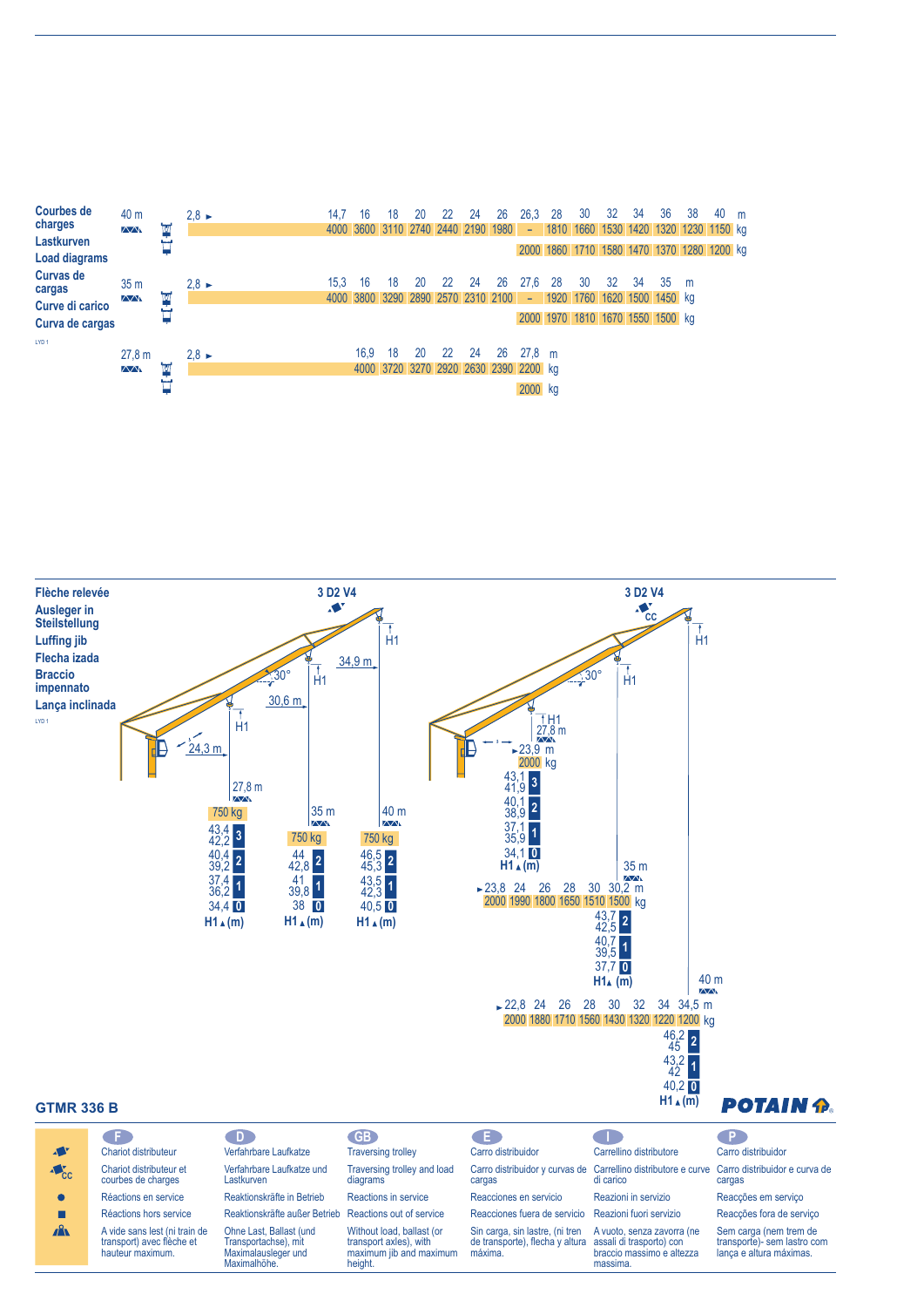| <b>Mécanismes</b><br><b>Antriebe</b>                                            |                                                                                     |                                 |                     |                     | <b>M</b> |            | $ch - PS$ | kW             |               |                |    |
|---------------------------------------------------------------------------------|-------------------------------------------------------------------------------------|---------------------------------|---------------------|---------------------|----------|------------|-----------|----------------|---------------|----------------|----|
| <b>Mechanisms</b>                                                               |                                                                                     |                                 |                     | <b>A</b>            |          | 大          | $\Delta$  | $\mathbb{R}^n$ | $\rightarrow$ | hp             |    |
| <b>Mecanismos</b><br><b>Meccanismi</b><br><b>Mecanismos</b><br>LYD <sub>2</sub> | O<br>$\overline{\mathbf{v}}$                                                        | <b>20 TDPC 10</b>               | m/min               | 8                   | 25       | 50         | 4         | 12,5           | 25            | 20             | 15 |
|                                                                                 |                                                                                     |                                 | kg                  | 2000                | 2000     | 1300       | 4000      | 4000           | 2600          |                |    |
|                                                                                 |                                                                                     | <b>20 LVF 10</b>                | m/min               | 5                   | 25       | 50         | 2,5       | 12,5           | 25            | 20             | 15 |
|                                                                                 |                                                                                     |                                 | kg                  | 2000                | 2000     | 1300       | 4000      | 4000           | 2600          |                |    |
|                                                                                 | ◂▮▸                                                                                 | 3 D <sub>2</sub> V <sub>4</sub> | m/min               | $22 - 44$           |          |            |           |                | 4             | 3              |    |
|                                                                                 | $\bigodot$                                                                          | <b>RCV 32</b>                   | tr/min U/min<br>rpm | $0 \rightarrow 0.8$ |          |            |           |                | 4             | 3              |    |
|                                                                                 | <b>THURSE</b><br><b>+0</b> +                                                        | <b>TVD 122</b>                  | m/min               | 25                  |          |            |           |                | 2x2           | $2 \times 1,5$ |    |
|                                                                                 | $\mathbb{Q}_{\mathbb{Z}}$<br>$R \geq 8$ m                                           | <b>TB 122</b>                   | m/min               | 25                  |          |            |           |                | $2 \times 2$  | $2 \times 1,5$ |    |
|                                                                                 | $\overline{\mathbf{r}}$<br><b>IEC 38</b><br><b>CEI 38</b><br>400 V (+6% -10%) 50 Hz |                                 |                     |                     |          | <b>kVA</b> |           |                |               |                |    |
|                                                                                 |                                                                                     |                                 |                     |                     |          | 25 kVA     |           |                |               |                |    |



## **GTMR 336 B**

| <b>GTMR 336 B</b> | <b>POTAIN P.</b>    |            |                   |                     |                     |              |
|-------------------|---------------------|------------|-------------------|---------------------|---------------------|--------------|
|                   | a s                 | D.         | <b>GB</b>         | Œ                   |                     | $\mathsf{P}$ |
|                   | Levage              | Heben      | Hoisting          | Elevación           | Sollevamento        | Elevação     |
| $\blacksquare$    | <b>Distribution</b> | Katzfahren | <b>Trolleying</b> | <b>Distribución</b> | <b>Ditribuzione</b> | Distribuição |
| $\bigodot$        | Orientation         | Schwenken  | Slewing           | <b>Orientación</b>  | Rotazione           | Rotação      |
| <b>+0+</b>        | Translation         | Kranfahren | <b>Travelling</b> | Traslación          | <b>Traslazione</b>  | Translação   |